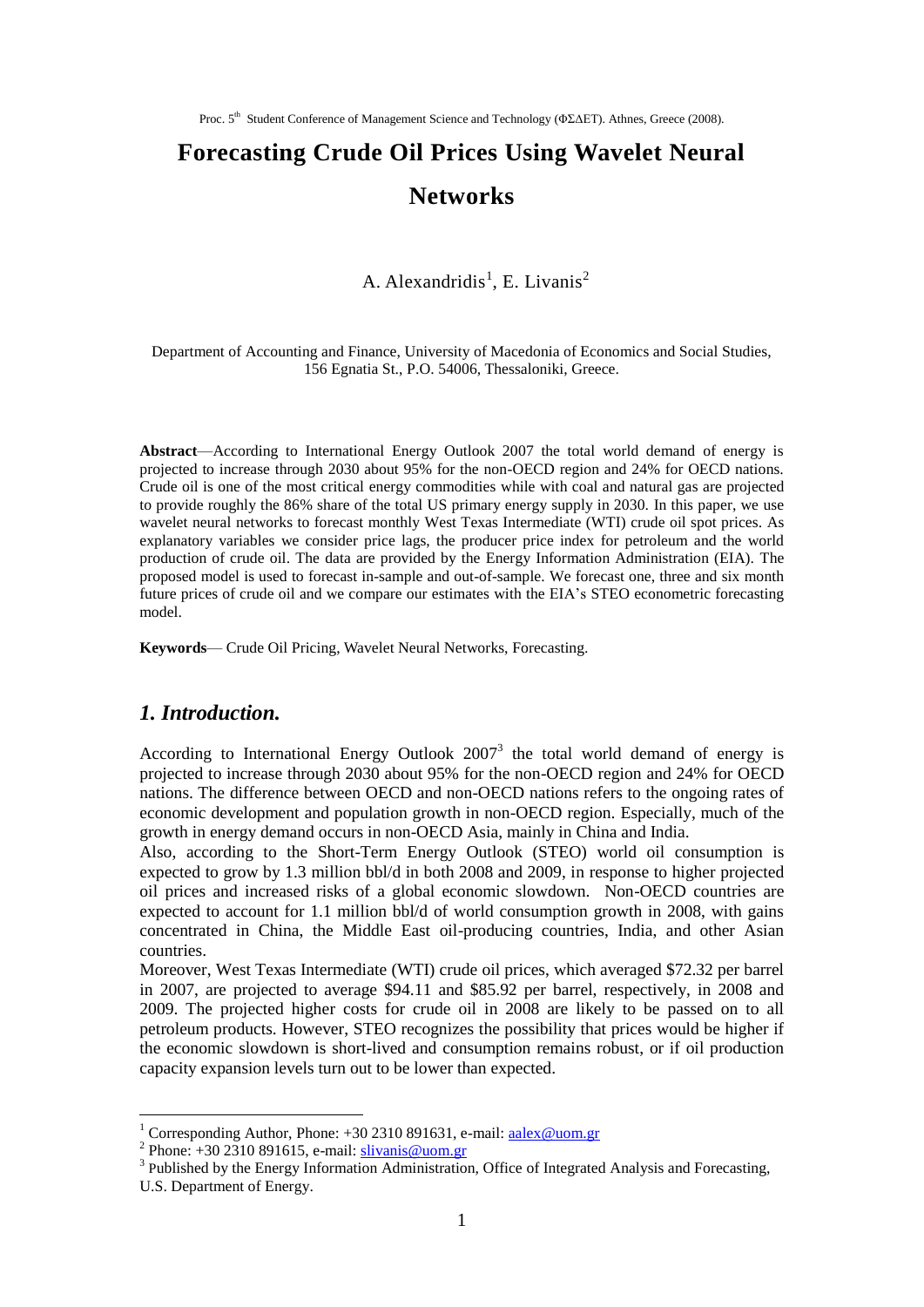While crude oil is a central source of energy, governments and industrial sector companies' activities are affected by the future oil price. Also rising oil prices affects consumer goods. Because of this the scientific community and market participants try to develop predictive models for crude oil prices. This has proved to be very difficult because of the complexity of the market. However, a better forecast of the expected crude oil price helps market participants to improve their plans and decisions.

According to Kaboudan (2001) oil prices follow cyclical patterns over time. They tend to escalate for an extended period. Reverse direction then perhaps escalate again. Periodicity is not constant and variations within an escalating or a decreasing period are typical. Also, global demand for petroleum products is highly seasonal and is greatest during the winter months, when countries increase their use of distillate heating oil and residual fuels. Supply of crude oil, including both production and net imports, also shows a similar seasonal variation.

In this paper, we try to investigate if a wavelet neural network estimator can provide some incremental value. The rest of the paper is organized as follows: In the next section we give a review of the relevant literature on forecasting crude oil prices. In section 3, we present our data. In section 4, we present our results. We give our forecasting framework and we explain how a wavelet neural network can be used for predicting future returns. Finally in section 5 we conclude.

#### *2. Literature Review.*

The literature on crude oil market is enormous. This section provides background mainly in the area of development forecasting models for crude oil price and introduces the dynamics of the crude oil prices time series. Oil price forecast approaches can separated in two groups. The first group contains single-factor time series models where future predictions of oil price are produced based on the oil price time-series. The second group consists of multi-factor models where future predictions of oil price are produced based on correlated variables to the oil price such as consumption, supply, inventories or financial indexes.

Early works use different models of the GARCH family. Morana (2001) used a semi parametric approach to forecast Brent (\$/barrel). The approach was based on the GARCH properties of the oil price volatility, The results of the out-of-sample forecasting suggest that the forecasting approach can be used to obtain a performance measure for the forward price, in addition to compute interval forecasts via bootstrapping for the oil price. Moosa and Al-Loughani (1994) uses a GARCH- $M(1,1)$  model to find that the future prices are neither unbiased nor efficient forecasters of spot prices. Sadorsky (1999) using vector regression conclude that changes in oil prices impact economic activity but, changes in economic activity have little impact on oil prices. Sadorsky (2006) uses several univariate and multivariate statistical models such as GARCH, TGARCH, AR, BIGARCH, to estimate forecasts of daily volatility in petroleum futures price returns. Postali and Piccheti (2006) use a simple Geometric Brownian Motion and argue that their model can perform well as a proxy for the movement of oil prices.

Peters (1994) argues about the use of such models. Most financial markets have sharper peaks and fat tails; hence models based on normality assumption must be avoided. Moreover the findings of Peters (1994) suggest long-memory. Dees *et al* (2007) proposed a model of the world oil market to forecast oil supply, demand, and real prices and to analyse risks with each. The model simulates oil demand with behavioural equations that relate demand to domestic economic activity and the real price of oil. Ye *et al* (2002) presented a short-term monthly forecasting model of West Texas Intermediate crude oil spot price using OECD petroleum inventory levels. Based on an understanding of petroleum market fundamentals and observed market behaviour during the post-Gulf War period, the model was developed with the objectives of being both simple and practical, with required data readily available.

Adragni *et al.* (2001) point out that oil prices appear highly non-linear whiles the findings of Panas and Ninni (2000) suggest strong evidence of chaos in a number of oil products. Hence,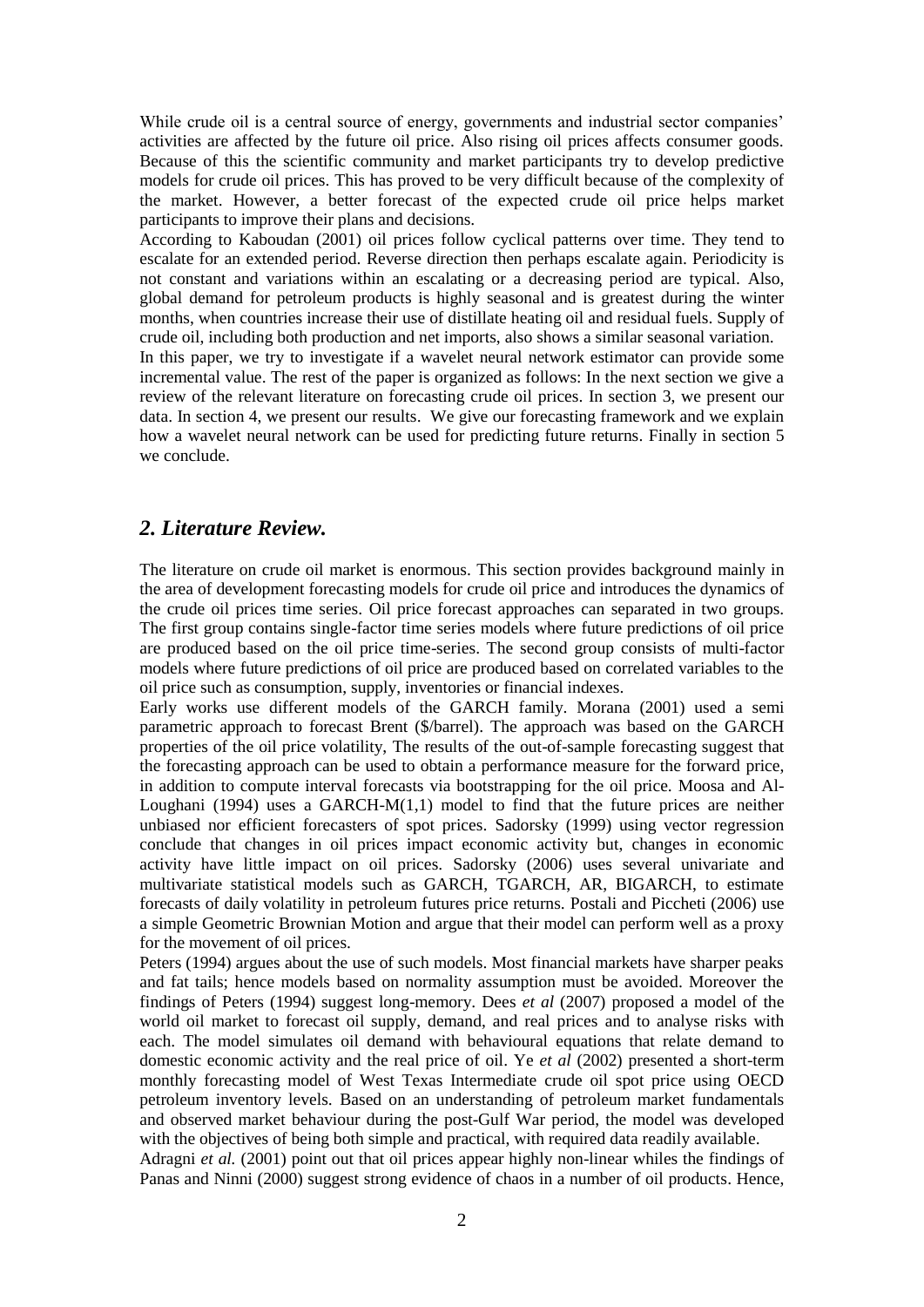nonlinear models such as Neural Networks or Chaos Theory can be used. Gori *et al* (2007) examined the evolution of price and consumption of oil in the last decades to construct a relationship between them. Then they consider three possible scenarios of oil price: parabolic, linear and chaotic behaviour, to predict the evolution of price and consumption of oil up to December 2003. Rehrl and Friedrich (2006), using the LOPEX (Long-term Oil Price and EXtraction) model generated long-term scenarios of future world oil supply and forecast up to the year 2010. Although, the explanatory power is limited to the underlying idealising assumptions.

Tang and Hammoudeh (2002) suggest that nonlinear approaches based on the Target Zone Theory can improve oil price forecasts. Kaboudan (2001) performs short-term monthly forecasts of crude oil prices and suggests that genetic programming outperforms random walk while neural networks forecast proved inferior. However, we argue about the input variables of used for the construction of the network. Kaboudan (2001) examines the explanatory power of the following variables: monthly world crude production, OECD consumption, world crude oil stocks, monthly change in known US stocks and lagged FOB crude oil price of US imports. All variables except the lagged prices were not helpful. As we show in the section our findings differ. Moreover using only lagged price variables as inputs for his models results to forecasts that "follow" the spot price of crude oil. Shambora and Rossiter (2005) used an artificial neural network model with moving average crossover inputs to predict price in the crude oil futures market. Kaboudan (2001) used genetic programming and ANN to forecast refineries acquisition cost of crude oil. Wang *et al.* (2004) used an integrating web-based text mining and rule-based expert system techniques, and econometrical techniques with intelligent forecasting techniques. According to their results the proposed methodology namely TEI@I seems to outperform the individual ANN and ARIMA models in terms of RMSE.

Amin-Naseri & Gharacheh (2007) propose a hybrid artificial intelligence model for monthly crude oil price forecasting by means of feed-forward neural networks, genetic algorithm and *k*-means clustering. Amin-Naseri & Gharacheh (2007) model outperforms forecasts provided by the econometric model of the STEO but as well as forecasts provided by previous works.

Finally Yousefi *et al.* (2005) introduce a wavelet-based prediction procedure and market data on crude oil is used to provide forecasts over different forecasting horizon.

## *4. Crude oil price forecasting using wavelet neural networks.*

In this section the wavelet neural network is explained and a forecast method is proposed Wavelet networks proposed by Zhang & Benveniste (1992) as an alternative to feedforward neural networks. Wavelet networks are one hidden layer networks that use a wavelet as an activation function instead of the classic sigmoid function. Works as Daubechies (1992) and Mallat (1999) give concise treatment of wavelet theory. The activation function can be a wavenet (orthogonal wavelets) or a wave frame (continuous wavelets). Wavelet networks are performing excellent in predicting nonlinear behaviors (Gao & Tsoukalas, 2001). Wavelets show local characteristics hence the hidden units of the wavelet network affect the prediction of the network only in a local range. (Postalcioglou & Becerikli, 2007). In contrast to sigmoid neural networks, wavelet networks allow constructive procedures that efficiently initialize the parameters of the network. Using wavelet decomposition a wavelet library can be constructed. Each wavelon can be constructed using the best wavelet of the wavelet library. These procedures allow the wavelet network to converge to a global minimum of the cost function. Also starting the network training very close to the solution leads to smaller training times. Finally, wavelet networks provide information of the participation of each wavelon to the approximation and the dynamics of the generating process.

Wavelet networks have been used in a variety of applications so far. They first have been used in static and dynamic input-output modeling (Zhang & Benveniste, 1992; Postalcioglu & Becerikli, 2007) and proved that wavelet networks need less training iterations. Szu et al.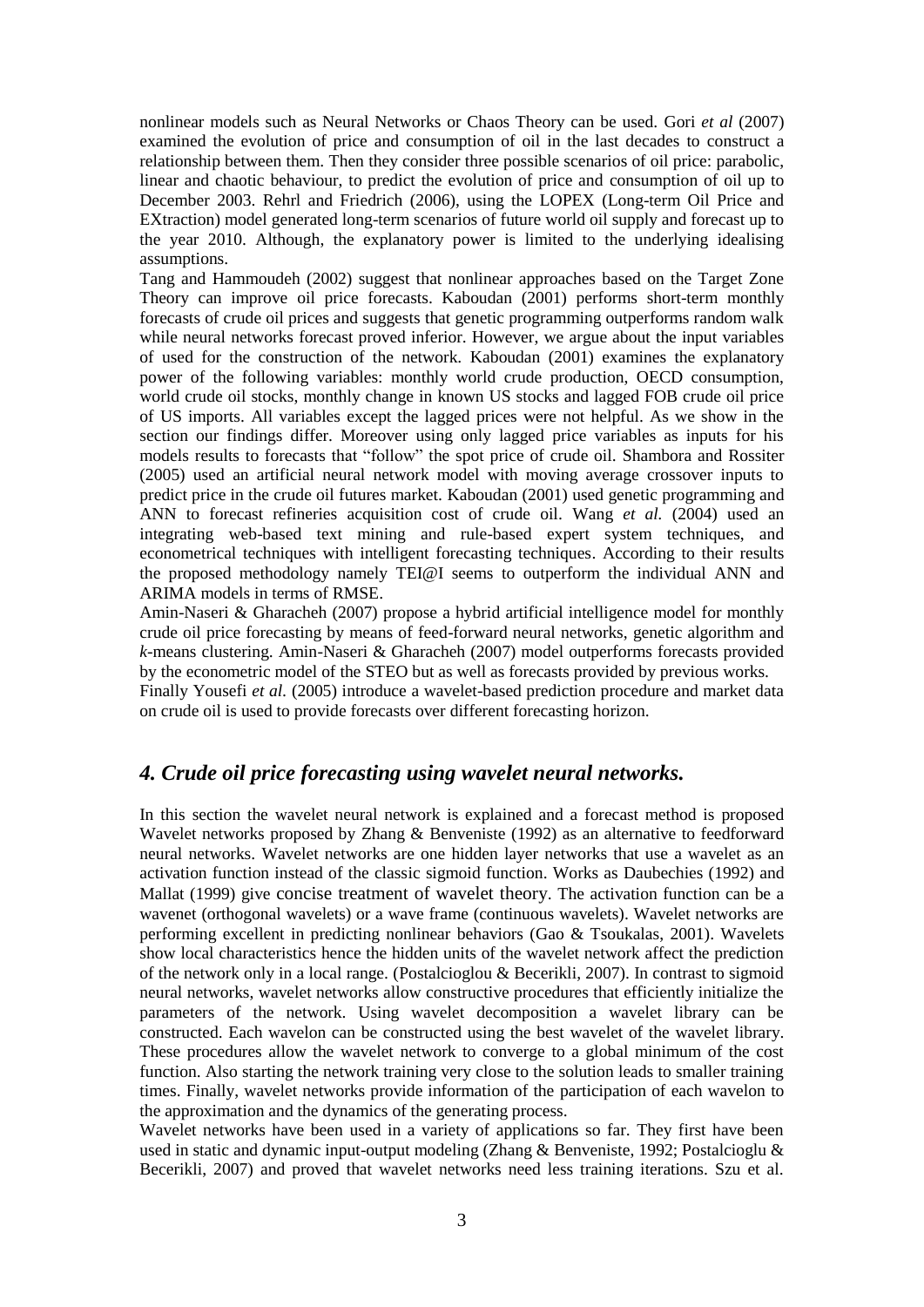(1992) used for classification of phonemes and speaker recognition. Gao & Tsoukalas (2001) consider wavelet networks one of the most promising tools to solve electricity load prediction problems. Subasi et al. (2005) used wavelet networks for classification of electroencephalography (EEG) signals while Khayamian et al. (2005) used wavelet networks as a multivariate calibration method for simultaneous determination of test samples of copper, iron and aluminum. Figure 1 shows wavelet network with m inputs, *xm*, *λ* hidden units, a bias term and a single output,  $y(x)$ .



*Figure 2. A single layer wavelet neural network*

All data for this study were obtained from the US Department of Energy. The variable to forecast is West Texas Intermediate (WTI) crude oil price. The series used start January 1986 and taken at monthly closing price. The available data was until October 2007. The US Department of Energy offers a variety of data sets such as US and world crude oil consumption, supply and production. Additionally, petroleum indexes such as the AMEX and variables that affect the crude oil price such as natural gas and electricity price can be found. In bibliography variables such as supply, demand, stocks and financial indexes were proposed as explanatory factor for the crude oil prices. In this study we chose to examine the following variables for the West Texas Intermediate crude oil prices (WTP): the Consumer Price Index (CIC), the producer price index (WP), the industry production index (ZOT), S&P 500, the AMEX index, the USA petroleum stocks (SUSA), the USA and OECD petroleum consumption (CUSA and COECD), the USA crude oil production (PUSA) and the world crude oil production (PWORLD). First we calculate the correlation between each variable and WTP. From Table 1 we conclude that all variables are correlated with oil price as expected. We find that the oil prices are un-elastic to consumption. Although the oil price is increasing the last 5 years the consumption is moving around a constant mean. Also, we observer a negative correlation between USA production and price, -0.6719, while the correlation between world production and price is 0.7653. This is a result of the decreasing production policy adapted from US. From table 1 we conclude that the most significant variables are the WP index, the AMEX index, the world crude oil production and the consumer price index. As mentioned before there is long-memory in oil price time-series, hence lagged oil prices must be used. Testing different models we conclude to four input variables for our network: the WP index and the world crude oil production as well as crude oil prices with one and two lags. Although the AMEX index has a high correlation with oil prices is not useful in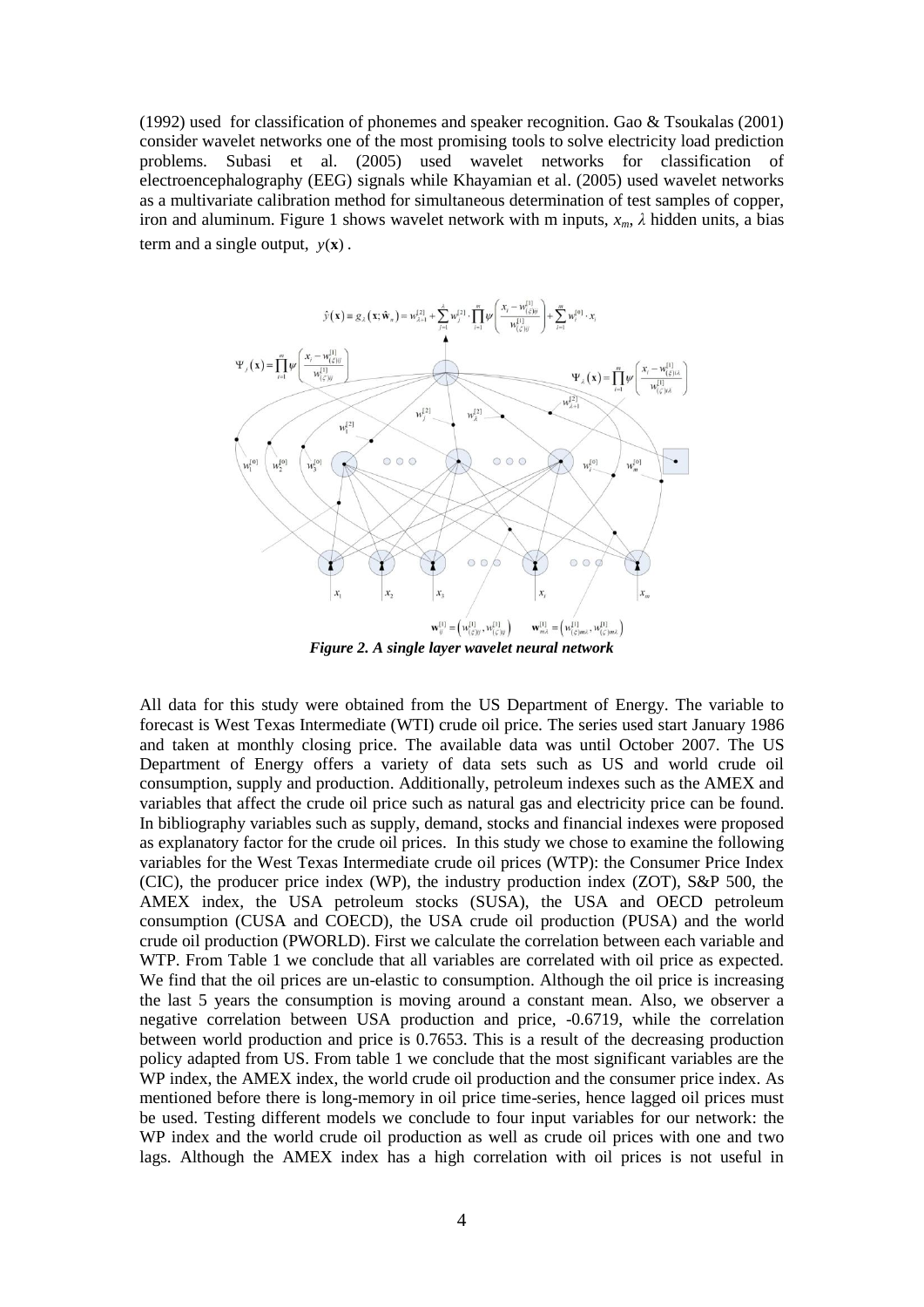forecasting since the AMEX index variations depend on the oil price changes and not the opposite. Finally, the inclusion of CIC index on our network led to inferior results.

| <b>Variable</b> | <b>Correlation</b> | <b>Variable</b> | <b>Correlation</b> |
|-----------------|--------------------|-----------------|--------------------|
| <b>CIC</b>      | 0.7540             | WP              | 0.9874             |
| <b>ZOT</b>      | 0.6988             | <b>AMEX</b>     | 0.9313             |
| <b>SUSA</b>     | 0.4900             | <b>COECD</b>    | 0.5594             |
| <b>CUSA</b>     | 0.6974             | <b>PUSA</b>     | $-0.6719$          |
| <b>PWORLD</b>   | 0.7653             | S&P 500         | 0.6228             |

*Table 1. Correlation between different variables and the crude oil prices*

The *ν*-fold cross-validation suggests that our network should be trained with one hidden unit. Although oil time-series have long memory, observing figures 1 and 2 one can conclude that the dynamics of the time-series have changed. Hence only recent available data should be used. In order to produce accurate forecasts we use the following procedure. Οne month ahead forecasts produced using a rolling window of 120 data points as training set for the network. In other words in order to forecast the monthly crude oil price for the next month information only from the last 10 years (120 months) is used. Following this procedure one month out of sample forecast from 1/1997 up to 10/2007 produced. Figure 2 shows the process of applying a sliding window of size 121 (120 lags and 1 target) on a time-series. The window is sliding until the training set includes the last date  $(10/2007)$ . The procedure is repeated for forecasts of 3 and 6 months ahead i.e. using information of the last 10 years the network is trained to produce forecasts of the crude oil price for the next three and six months.



*Figure 2. Sliding window technique*

Next the proposed model is tested in two different data-sets. The first data set consists of forecasts from 1/2000 to 12/2002 while the second one consists of forecasts from 10/2005 to 12/2006. In order to evaluate our model we compare it against competing models such as the Wang *et al.*(2004) model which used artificial neural networks and web-based text mining (WANG) and Amin-Naseri & Gharcheh (2007) model which use a feed-forward neural networks, genetic algorithm and *k*-means clustering (AMIN) for the first data set and against the STEO model of Energy Information Administration in U.S. Department of Energy and Amin-Naseri & Gharcheh (2007) for the second data set.

Table 2 provides performance criteria needed for the comparison. Six different criteria were used for the comparison. As for mean absolute error (MAE), mean absolute percentage error (MAPE), sum of square errors (SSE), mean square error (MSE), root mean square error (RMSE) and maximum absolute error (Max AE) the proposed model is shown to be superior to other models. It should be noted that Wang *et al.* (2004) did not report any information regarding to some criteria. Moreover the three month ahead and six month ahead forecasts provide better results than the one month ahead forecasts proposed by the AMIN and WANG models. Table 3 provides the performance criteria for the second data set. It is clear that our model does not perform well in this period. Probably this is happening because the training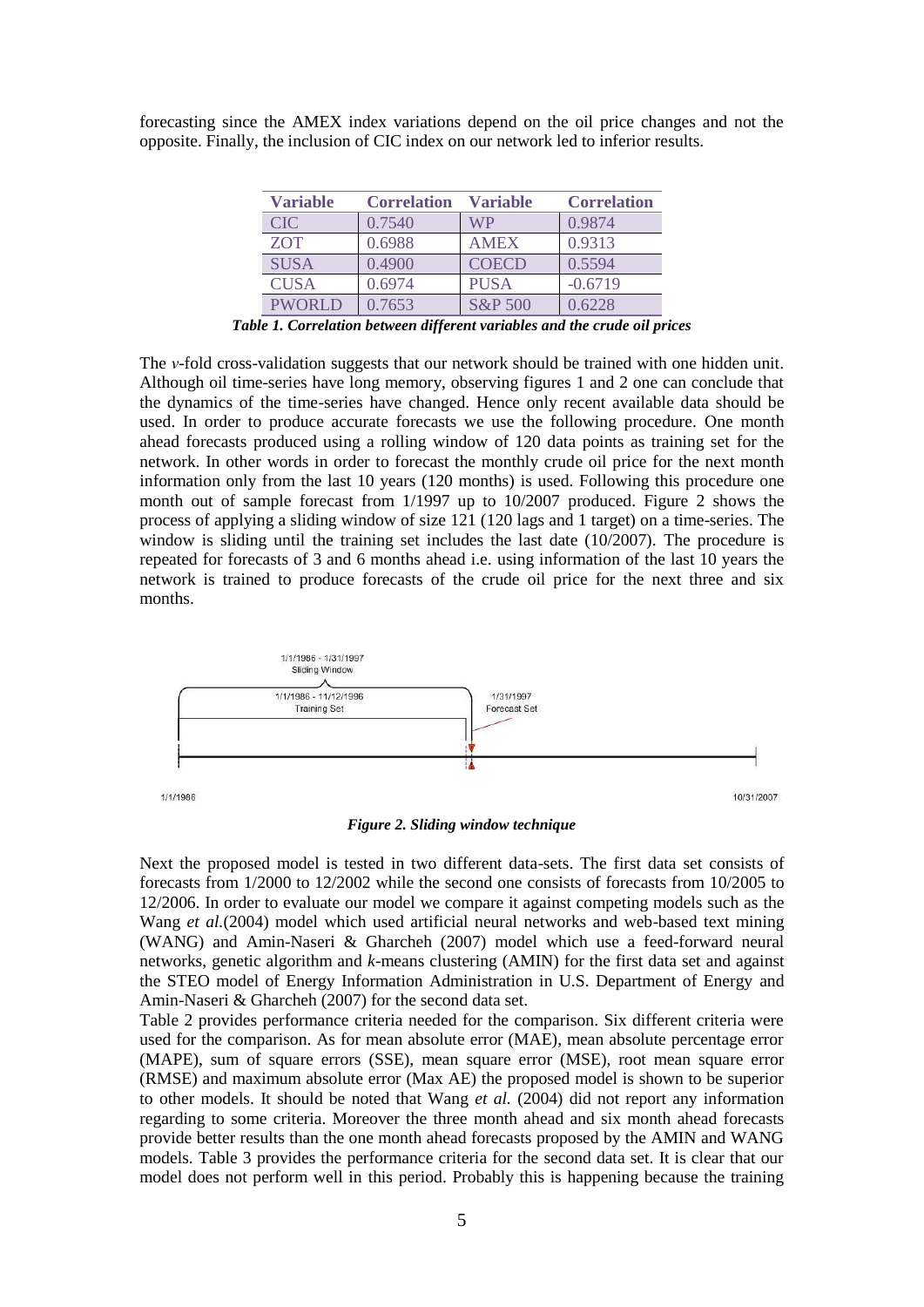set differs significantly from the forecast set. Finally we should mention that our network is significant smaller than the one used by AMIN. In contrast to Amin-Naseri & Gharcheh (2007) who used a three hidden layer network with 31 hidden units in each layer, we use a single hidden layer with only one hidden unit. Figure 3 shows the real and the fitted crude oil prices from 1/1986 to 12/1996 while figure 4 shows the real and the one month ahead forecasts from 1/1997 up to 10/2007. It is clear that the wavelet network performs well and it is able to produce accurate results. The MAE for the whole period (1/1997-10/2007) is 1.02 while the MSE is 2.05 and the Max AE is 7.36.



*Figure 3. Real oil prices and the fit produced by the wavelet network.*



*Figure 4. Real oil prices and one month forecasts.*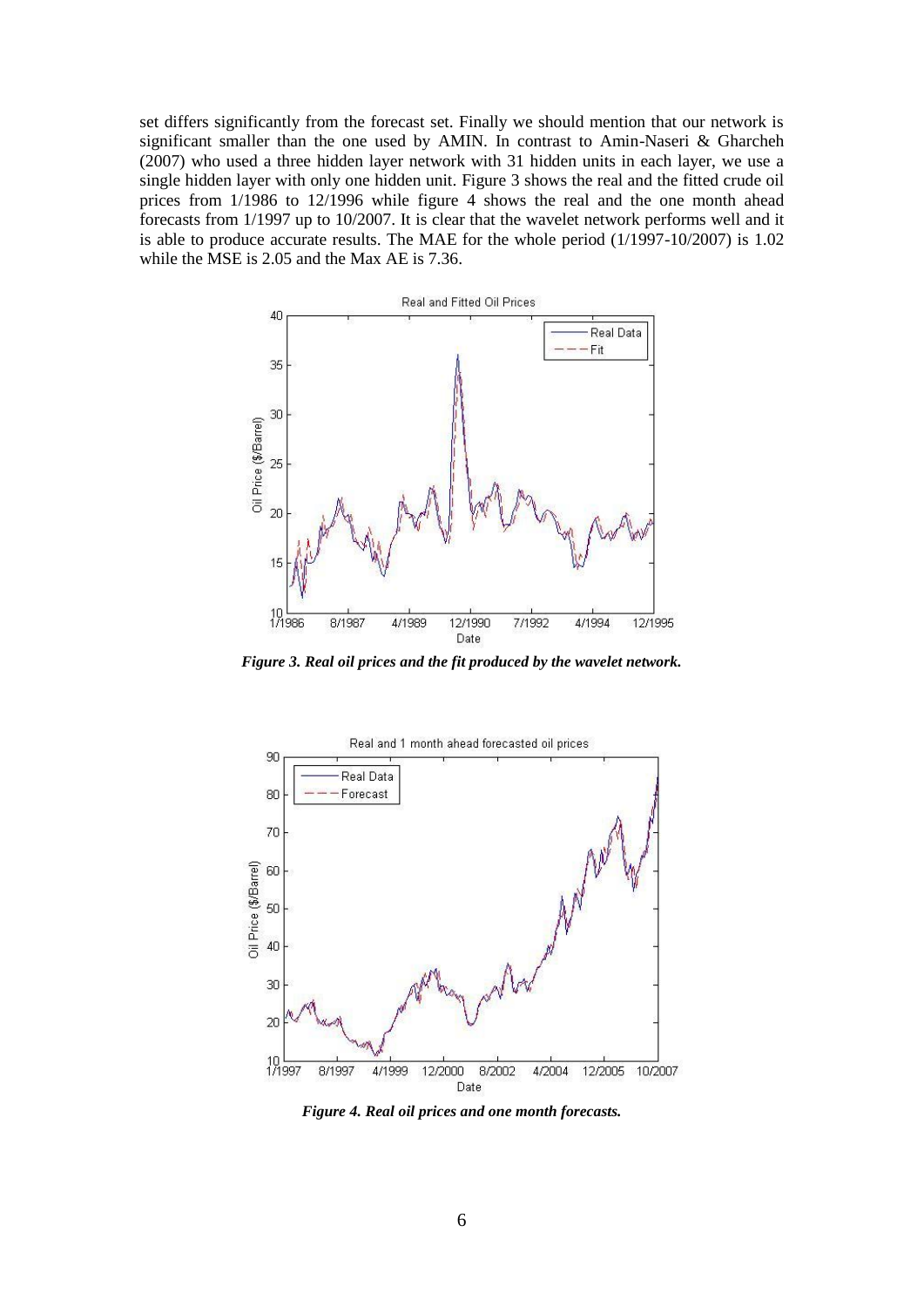# *5. Conclusions.*

Crude oil price affects economy and governments therefore knowledge of its future movements can lead to better decisions in various managerial levels. However oil price forecasting is not a trivial procedure since oil price time series proved to have high volatility, non-linear and chaotic dynamics. Recent papers shows that researchers tend to recognize the limitations of GARCH models and start to use non-linear tools such as neural networks or chaos theory.

In this study we propose a wavelet neural network in order to forecast crude oil prices. First we examine different explanatory variables and we select the world crude oil production, the Producer Price Index and two lags of oil prices as network input variables. We used our model to produce one, three and six month out-of-sample forecasts from 1/1997 up to 10/2007. Results show that wavelet networks can learn the oil price dynamics.

To evaluate the performance of the proposed model, three models (STEO, AMIN and WANG) were chosen for comparison. The models were compared in two different data sets using six performance criteria. In the first data set the proposed model outperforms other models in all criteria. Moreover the three and six month forecasts are also superior to forecasts obtained from the other models. However the proposed model does not perform well in the second data set, probably because the training set differs significantly from the forecast set.

In general our model performs well both in-sample and out of sample. However the results presented here can be improved further. First an adaptive method that selects the correct range of past data for the network training must be proposed. The dynamics of the oil price timeseries must be analyzed. Also, here we examine only a few parameters that affect the oil price. A rigorous analysis of explanatory variables must be done in order to build the best training set for the network. Finally, since risk managers are more interested in predicting price intervals for the future oil price movements than simply point estimates, one can provide a framework for estimating confidence and prediction intervals.

|               | WANG | <b>AMIN</b> | 1 Month | <b>3 Months</b> | <b>6 Months</b> |
|---------------|------|-------------|---------|-----------------|-----------------|
| <b>MAE</b>    |      | 1.61        | 1.38    | 1.46            | 1.46            |
| <b>MAPE</b>   | x    | 5.90%       | 4.90%   | 5.34%           | 5.48%           |
| <b>Max AE</b> | X    | 3.52        | 5.02    | 4.77            | 4.71            |
| <b>SSE</b>    | x    | 133.4       | 129.01  | 131.71          | 125.75          |
| <b>MSE</b>    | 5.61 | 3.71        | 3.58    | 3.65            | 3.39            |
| <b>RMSE</b>   | 2.37 | 1.92        | 1.89    | 1.91            | 1.84            |

*Table 2. Performance criteria for the 2models and the proposed model for 1, 3 and six month forecast for the first data set*

|               | <b>STEO</b> | <b>AMIN</b> | 1 Month | 3 Months | <b>6 Months</b> |
|---------------|-------------|-------------|---------|----------|-----------------|
| <b>MAE</b>    | 2.36        | 2.29        | 2.67    | 2.47     | 3.45            |
| <b>MAPE</b>   | 3.70%       | 3.60%       | 4.12%   | 3.89%    | 5.37%           |
| <b>Max AE</b> | 7.2         | 5.97        | 6.15    | 6.48     | 8.24            |
| <b>SSE</b>    | 138.7       | 136.5       | 164.46  | 147.99   | 282.33          |
| <b>MSE</b>    | 9.25        | 91          | 10.9    | 98       | 18.82           |
| <b>RMSE</b>   | 3 04        | 3.02        | 3.31    | 3 14     | 4 33            |

*Table 2. Performance criteria for the 2models and the proposed model for 1, 3 and six month forecast for the second data set.*